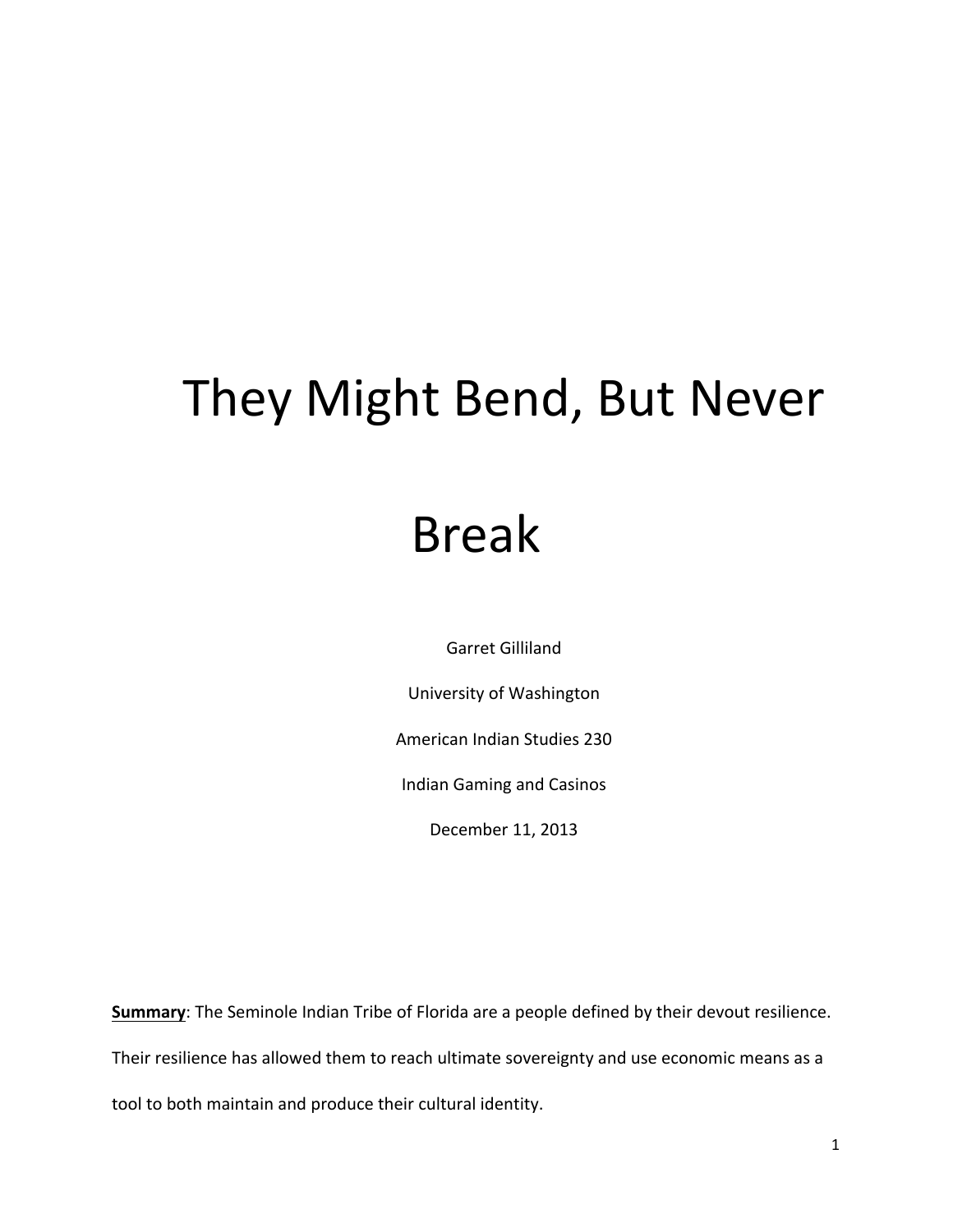Resilience is something that is earned through controversy and hardship. It is a term that describes something or someone that is able to bounce back from anything. Over many years of obstacles and adversity the Seminole tribe of Florida can be defined by their resilience. What is so astonishing about this group of people is how what they came from translates into what they have become. A people that was supposed to be massacred and driven from their homeland have since survived and produced a prosperous empire of cultural, economic, and political influence throughout the world. Today they are one of the richest tribes in the United States through their gaming enterprises and ventures. Their resilience has allowed them to reach ultimate sovereignty and use economic means as a tool to both maintain and produce their cultural identity.

The Seminole Tribe of Florida is comprised of a people devoted to maintaining cultural practices while modernizing into current economic policies and practices. Historically these indigenous people are defined by their toughness and resilience by facing many obstacles in preserving their cultural identity as a people. Once an extremely poor tribe in the  $19<sup>th</sup>$  and most of the 20<sup>th</sup> century, the Seminoles discovered a way to not only move away from poverty, but to experience sovereignty through modern economic practices. Today the Seminole tribe owns numerous economic enterprises, including 7 large casinos in the state of Florida. Annually the tribe brings in revenue of \$2 billion, with 95% coming directly from gaming (Las Vegas Journal). Even though many feel that gaming exploits culture and indigenous ways, gaming actually does the opposite for the Seminole tribe. Casinos produce culture by allowing sovereignty to exist in order for the tribe to produce culture and continue historical and new practices and identities.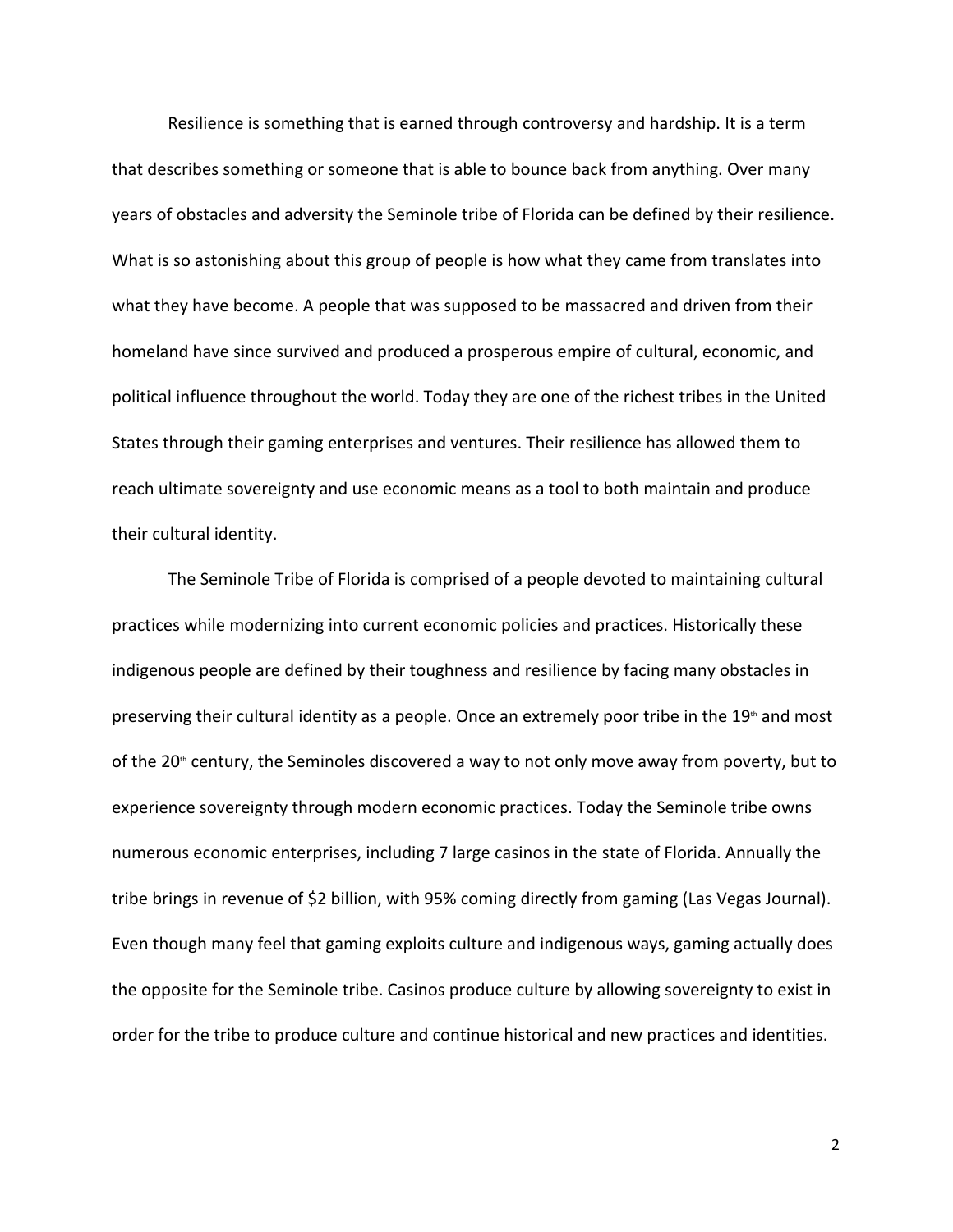After surviving the Indian removal act implemented by Andrew Jackson in the mid-19<sup>th</sup> century, scattered bands of Seminole Indians were left in remote areas of Florida. Without any economic stability, these Indians were extremely poor and lived completely off of the land (Seminole Tribe). In the beginning of the  $20<sup>th</sup>$  century the federal government began to help out and implement government programs not only get them back on their feet, but to provide the tribe and families with some sort of stability and income. One way to do this was through cattle programs. Seminole Indians had already begun raising hogs and cattle in the  $19<sup>th</sup>$  century when they were brought over from Spain to Spanish Florida. The government thought that cattle could provide some sort of economic stability to the tribe (Seminole Tribe). This government programs helped them raise, manage, and crossbreed cattle. The program was comprised of one huge tribal herd, as well as individual herds for owners. Cows, in many ways, intertwined culture and capital intensive pursuits. Culturally, Seminoles have been involved in raising and selling cattle for many years. In addition these programs helped to form the social organization for the tribe, establishing the males as primary property owners which allowed men's' status and economic power to increase. Economically, cows were used as equity to obtain loans to allow for economic gain and political power. Cattle also produced jobs for the community. In this way the cattle programs were much more than an economic venture; they bound the Seminole community and revealed some of its internal distinctions relating to culture.

Cultural tourism was another venture that clearly was rooted in using culture to produce an economic profit. Everything that embodied Seminole culture from beadwork, basketry, food, dolls, and chickee architecture was used to produce their culture. Tourists would come to these "tourist villages" to buy these arts and crafts. These people would make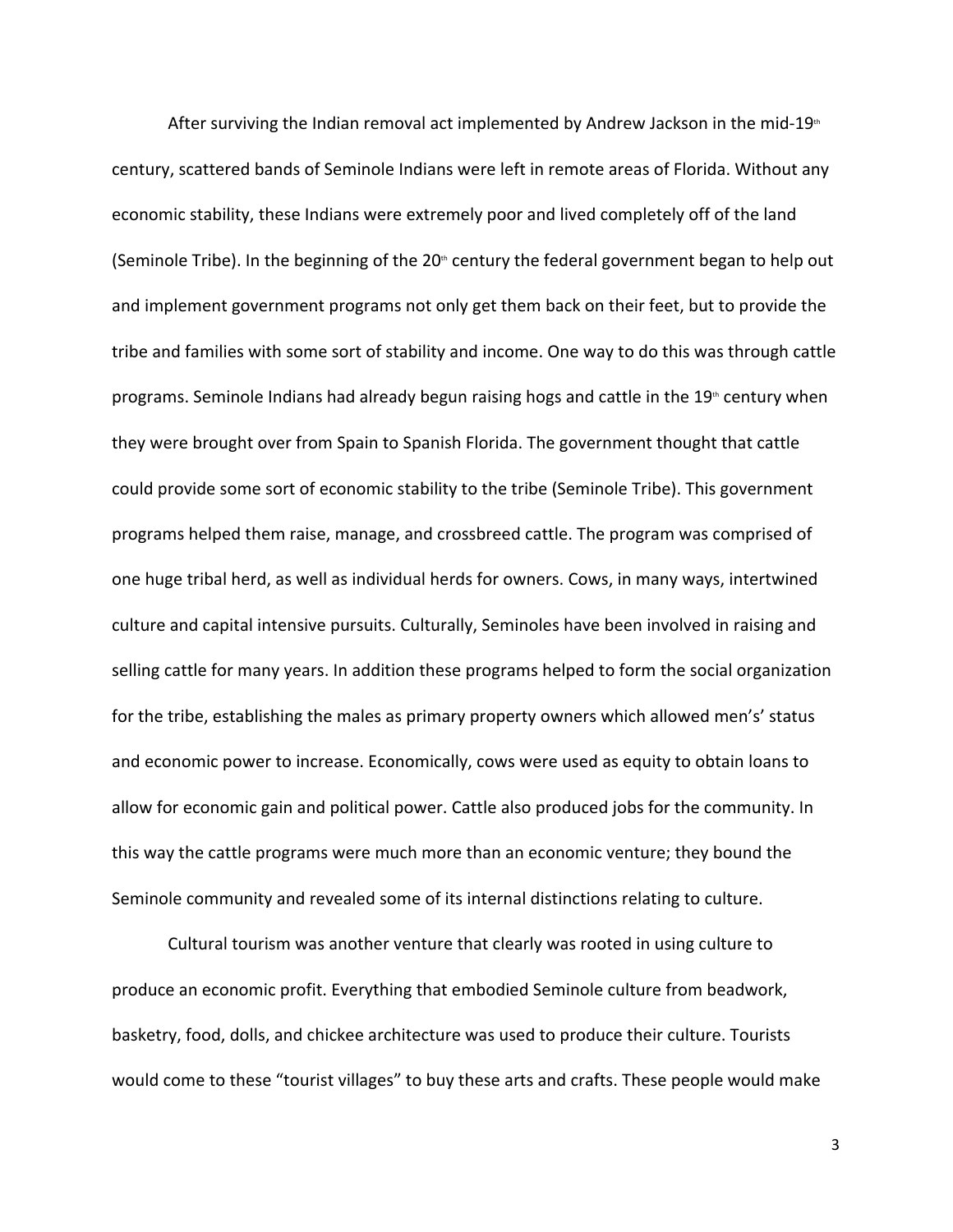and produce important artifacts from their cultural history such as dolls and baskets and use them to make a profit (Seminole Tribe). These villages were used not only for tourists, but as educational institutions. For most of the 20<sup>th</sup> century these arts and crafts were used to generate income for families. Today they are no longer income generators, but markers of identity, tradition, and community. To the Seminole people, tourism itself is a part of their tradition because it was yet another step towards tribal sovereignty (Hard Rock).

Although most of these previous ventures clearly tied culture into economic profit, they were just precursors to a whole other industry that would really set ultimate sovereignty into motion. Many claim that gaming and casinos do not embody any tradition, but instead exploit the tribe and corrupt indigenous ways just for the almighty dollar. Instead, the tribe views gaming as a step towards modernization without abandoning much of their tradition (Chief Billie). Operating gaming and casinos is not about exploiting the tribe in any way, but more about giving the tribe the opportunity to be completely sovereign and promote cultural production and identity. In this way gaming is a realigned relationship between economic development and tradition. The revenue that the tribe generates yearly is used to give back to the tribe. So even though gaming doesn't necessarily embody Seminole culture, it promotes it by giving people opportunity to preserve their culture.

The 1950's was a really special moment in history for the Seminole Indian tribe of Florida. After many years of war, conflict, and poverty the tribe was given the opportunity to sustain and preserve its culture through federal recognition and sovereignty. Sovereignty allowed the Seminoles to be financially independent from the United States government and politically and culturally able to direct their lives according to their desires. Now it is easier said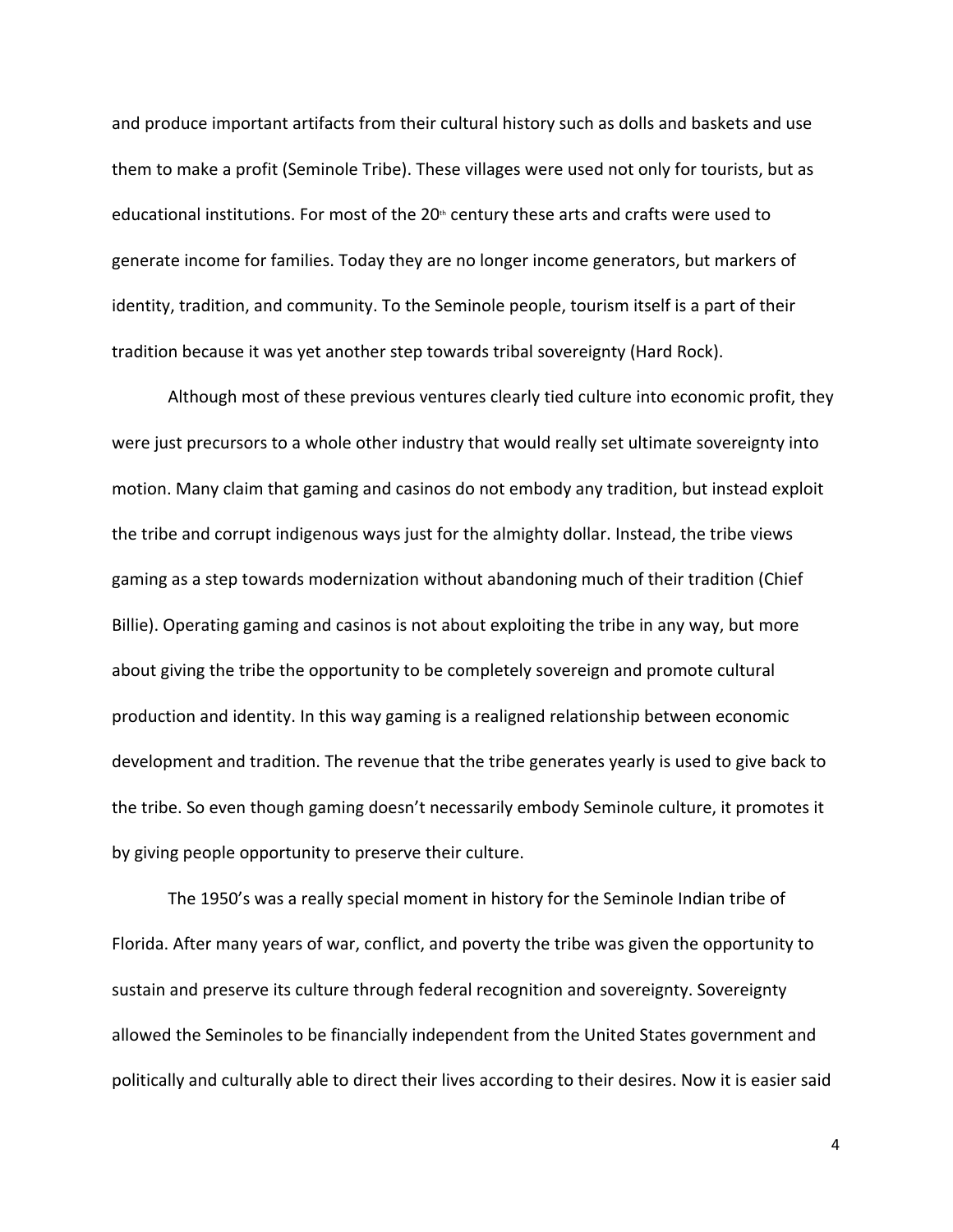than done, but the Seminoles have proven to be a resilient people and figured out a way to make it happen. The first successful economic ventures occurred with the opening of the first tax free tobacco shops (Seminole Tribe). When these shops began to grow in profit and popularity the tribe began opening high stake bingo halls. From that point on projects kept getting bigger and bigger and eventually turned into seven large world class tribally run Florida casinos. As their success grew from their gaming efforts, controversy began to grow on the state and federal level. As one of the first tribes to engage in tribal gaming, the Seminole Tribe of Florida served as a leader in key legal decisions between state and federal relations with Indian tribes all across the United states.

Sovereignty was very special for Indian tribes because it granted them freedom to control their own lives and destiny. The relationship between recognized tribes and the federal government was important because they both had mutual interests in one another: the tribes used the federal government as a legal means to obtain their sovereignty, and the federal government backed them up with the ultimate supreme ruling power. The Seminoles were one of the first tribes to use this mutual relationship to their advantage by creating an economic support system that would help to get them out of poverty and allow them to create many opportunities for themselves in order to adapt and function in mainstream society (House Majority Office). Even though the federal government provided them with sovereignty and means to assist them, they failed to actually implement effective programs that would provide them with sufficient economic means (Seminole Tribe). This is when tribal gaming exploded. As demonstrated by the Seminole tribe and many tribes in California, gaming generated substantial revenue to fund essential tribal services such as education, law enforcement, tribal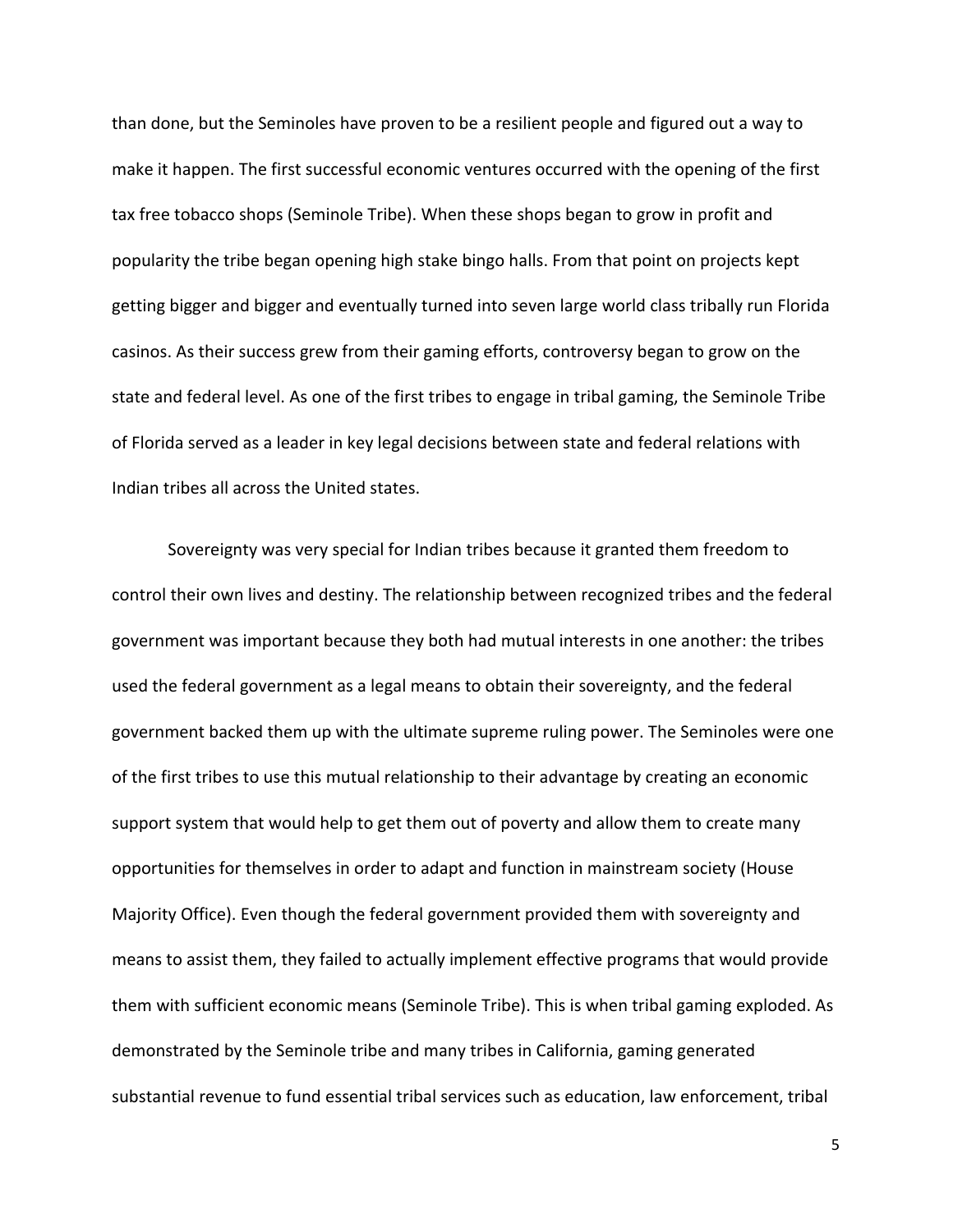courts, economic development, and improvements in infrastructure. Gaming also provided money to fund social service programs, scholarships, health care clinics, new roads, new sewer and water systems, and housing. With all of these benefits no wonder many tribes followed suit and took up gaming to strengthen their own sovereignty and incorporate their tribes into US political culture (Seminole Tribe).

The key too many tribes success was federal support. As history shows there was much opposition to these economic successes by the very states these tribes were a part of. States were concerned about all the things that were happening within their borders. They were concerned that large amounts of cash would attract organized crime on the reservation and the tribes would not be able to control such criminal activity. They were also concerned with the lack of experience demonstrated in tribal gaming. Most of all, they were concerned about the unfair competitive advantage over state gambling regulations (House Majority Office). Tribal casinos had no limits on hours of operation, size of jackpot, size of jackpots, licensing fees, and no state imposed taxes. In opposition Indian tribes argued that gaming was a means to their sovereignty granted to them by the federal government. Because of this they preferred federal intervention as opposed to state intervention. They alone were entitled to their gaming revenue, and they never had any law and order difficulties with organized crime. So the state's real motives were to protect their own games from competition.

One of the first conflicts occurred in 1979 with Seminole v Butterfield. Broward County. Sheriff Robert Butterfield was threatening to arrest people for unlawful practices on tribal casinos in Broward County. The federal judge granted preliminary injunction for southern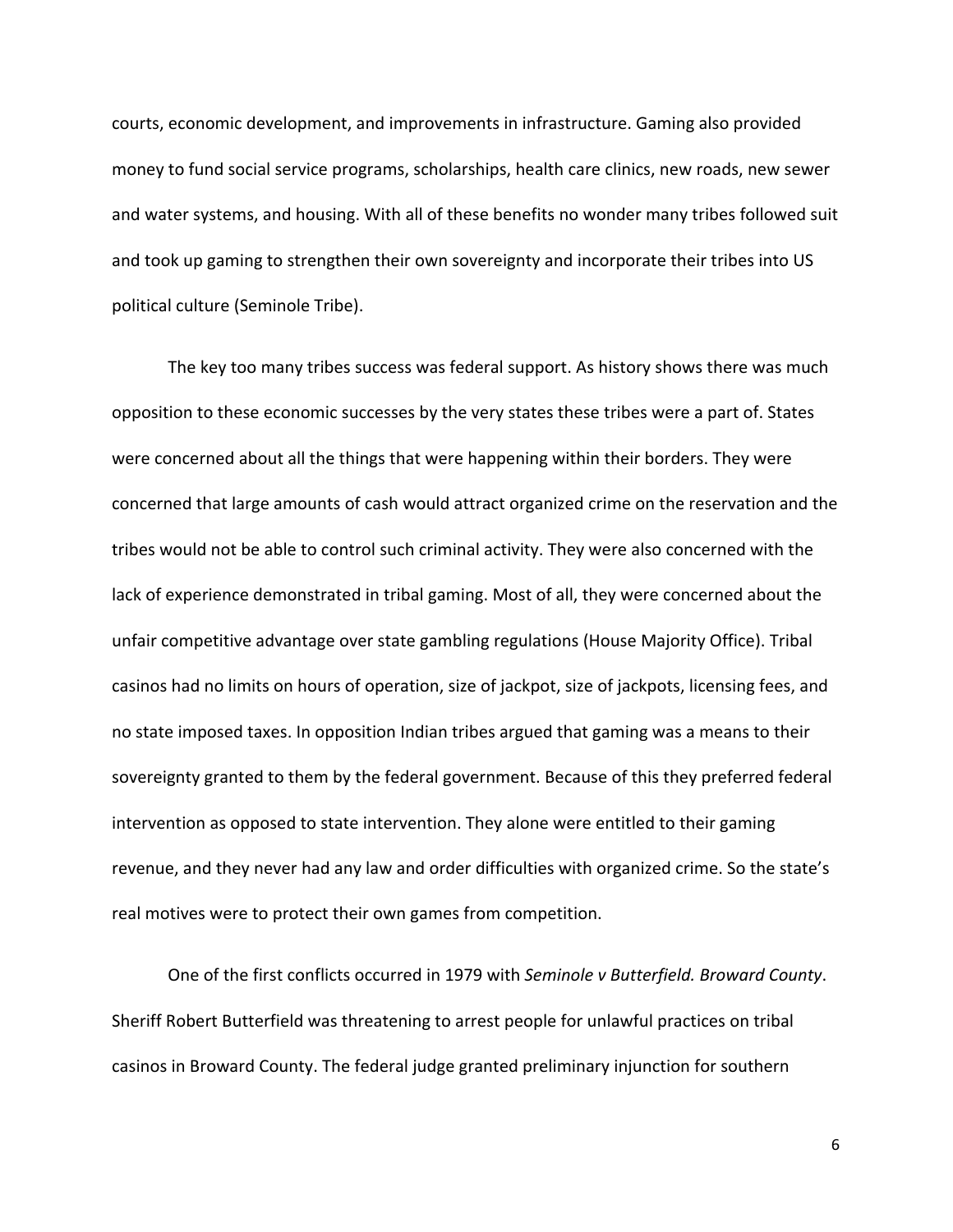district of Florida in 1979 and the case went to court. Butterfield argued that the state laws had criminal jurisdiction over Seminole tribal gaming. In the courts decision, Florida's gambling laws were proven civil/regulatory as opposed to criminal/prohibitory. The state limits did not apply to the tribe because the overall gaming policy was regulatory. This case served as a landmark decision for many other similar issues across the United States.

In response to many of the state concern with tribal gaming, The Indian Gaming and Regulatory Act was enacted by the Federal government in 1988. The purpose of the act was to help protect tribes form organizing crime as well as establish federal authority for gaming (Las Vegas). The IGRA also divided gambling into three classes. Class I included social and traditional games. These games were allowed in any state without regulation. Class II included bingo, pull tabs and poker. These games received oversight regulation from the state and federal governments. Class III gaming included slot machines, lotteries, and percentage games. This class was seen as the most dangerous to the welfare of the state. Money and competition were the key components for establishing tribal state compacts (Seminole Tribe). As long as class III gaming was legal in specific states, tribes and the state could negotiate a contract in order to carry out this type of gaming.

Then came Seminole Tribe of Florida v. Florida in 1996 which came about with the disagreement between states and tribes over the negotiation of gambling rights. The IGRA required that states must negotiate with Indian tribes to create compacts governing Indian gaming. When Florida disagreed by arguing state sovereign immunity, the Seminoles sued them in federal court and won. This forced the state of Florida to comply with the tribe and negotiate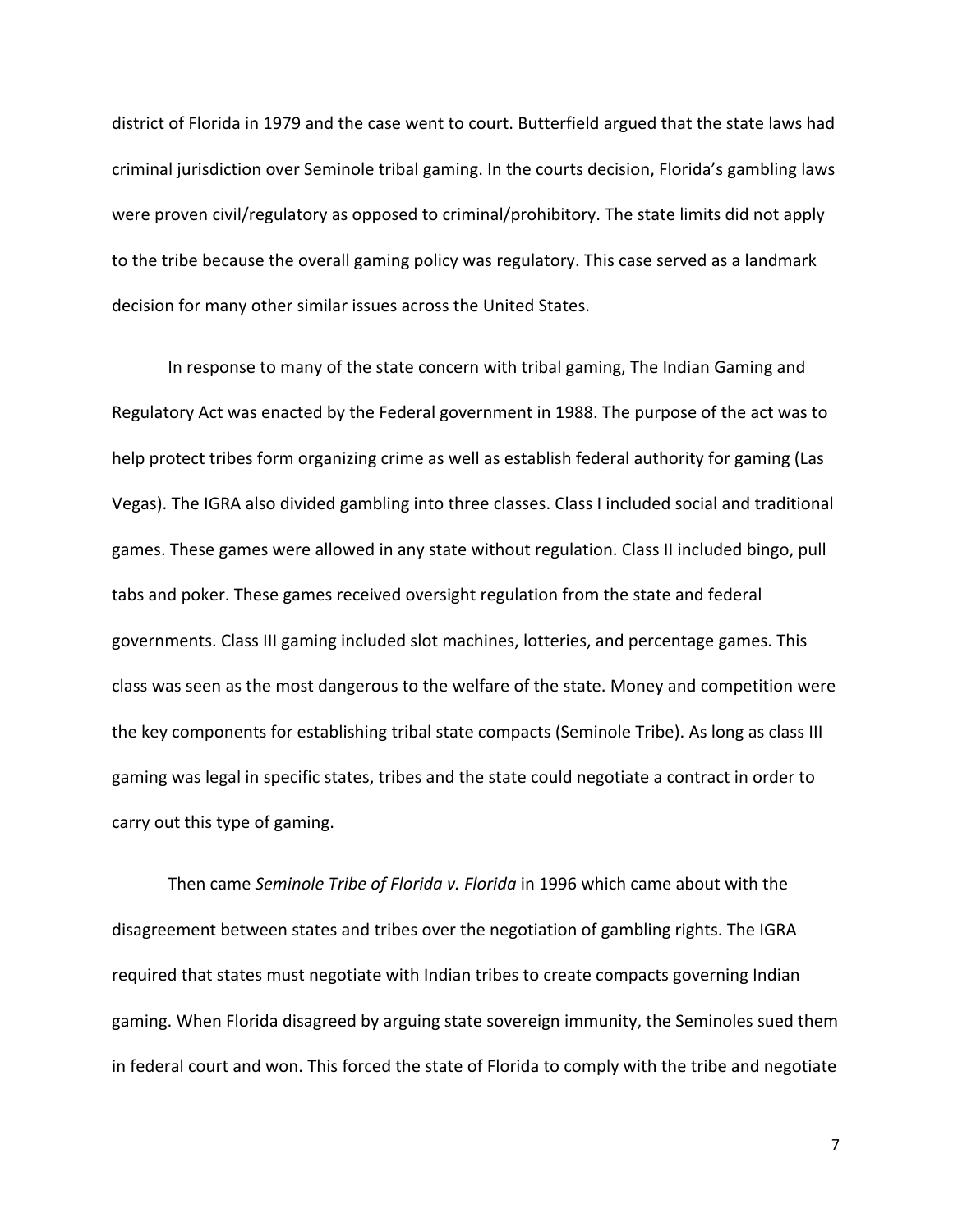a compact.

There are many reasons why a compact is essential. The main reason is that the Seminole Tribe of Florida is a leader in tribal gaming throughout the country and the world. Florida is the 4th highest gambling rich state and has ruled the gaming enterprise in Florida since the 1970's. Currently they own and operate 7 facilities: Seminole Indian Casino Brighton, Seminole Indian Casino Coconut Creek, Seminole Indian Casino Immokalee, Seminole Indian Casino Big Cypress, Seminole Hard Rock Tampa, and Seminole Hard Rock Hollywood. With their 7 tribally run casinos in the state of Florida they dominate the gaming enterprise, bringing in yearly revenue of around \$2 billion. This substantial revenue is generated mostly through class III (high stakes) gaming described above as being the class that generates the most income. These are all world class resorts that most other Florida resorts and casinos just cannot compete with. The Seminole Tribe of Florida even owns the whole Hard Rock Enterprise with over 130 Hard Rock Cafes worldwide (Hard Rock). Fortunately for the Seminole tribe high stakes gaming is legal in the state of Florida. However, the states have put heavy restrictions on class III gaming in tribally run casinos to regulate this huge yearly revenue in a responsible and fair way.

Since the tribe runs a monopoly over the state's gaming enterprises, some form of agreement had to be compromised between the tribe and the state. The tribal state compact outlines some of the rules and guidelines that benefit both the state economy and the tribal economy. The compact allows both parties to work together in a healthy way in order to maintain a positive relationship that will benefit both of them in the future. The most recent compact was enacted in 2010. This five year compact outlined the revenue sharing cycle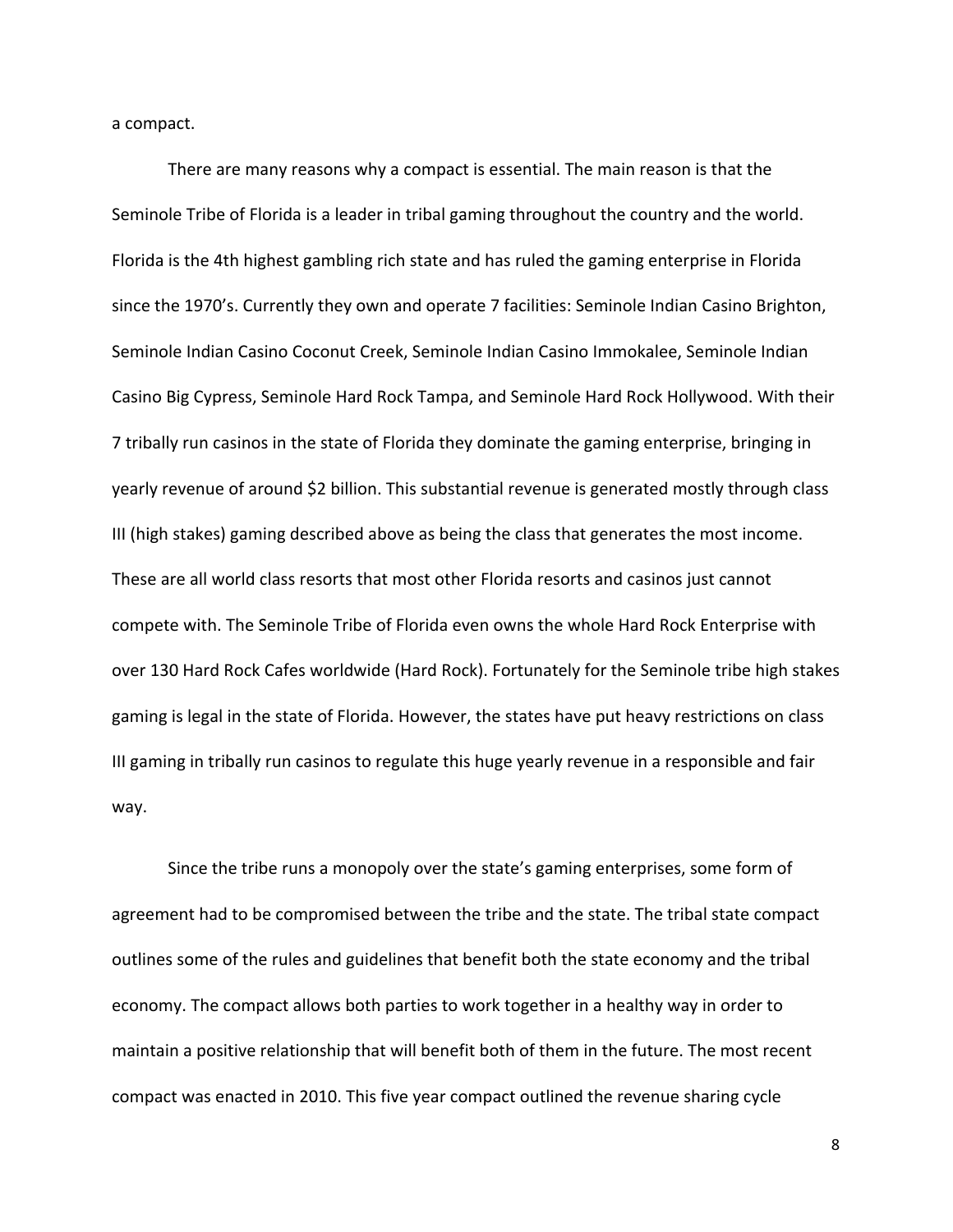between the state and the tribe. Most of the focus is one class III, which includes slot machines, black jack, raffles, drawings, and basically any machine that accepts payments to play. Over 5 year period the guaranteed minimum compact payment is to be \$1 billion (House Majority Office). A monthly payment of 8.3% of revenue will be paid to the state, as well as a yearly 12% of the estimated \$2 billion earnings. As the revenue increases above \$2 billion so does the revenue sharing percentage.

The Seminole Tribe of Florida are a people that have demonstrated resilience to adversity. Through all of the unfortunate wars and actions forced by the United States federal government, they have persevered. With all of the harm the United States have done to the Seminole Tribe as well as Indian tribes across the nation, the federal government has also given back by providing sovereignty. The Seminoles are leaders of Indian communities everywhere because of the substantial accomplishments they have made through self-efficiency. Through gaming they have able to set an example of what sovereignty could do for the preservation and production of a tribal identity. Not only are they maintaining their own tribal values, but are using gaming as a resource to give back to the tribe, to the state, and future generations of both tribal and no tribal members.